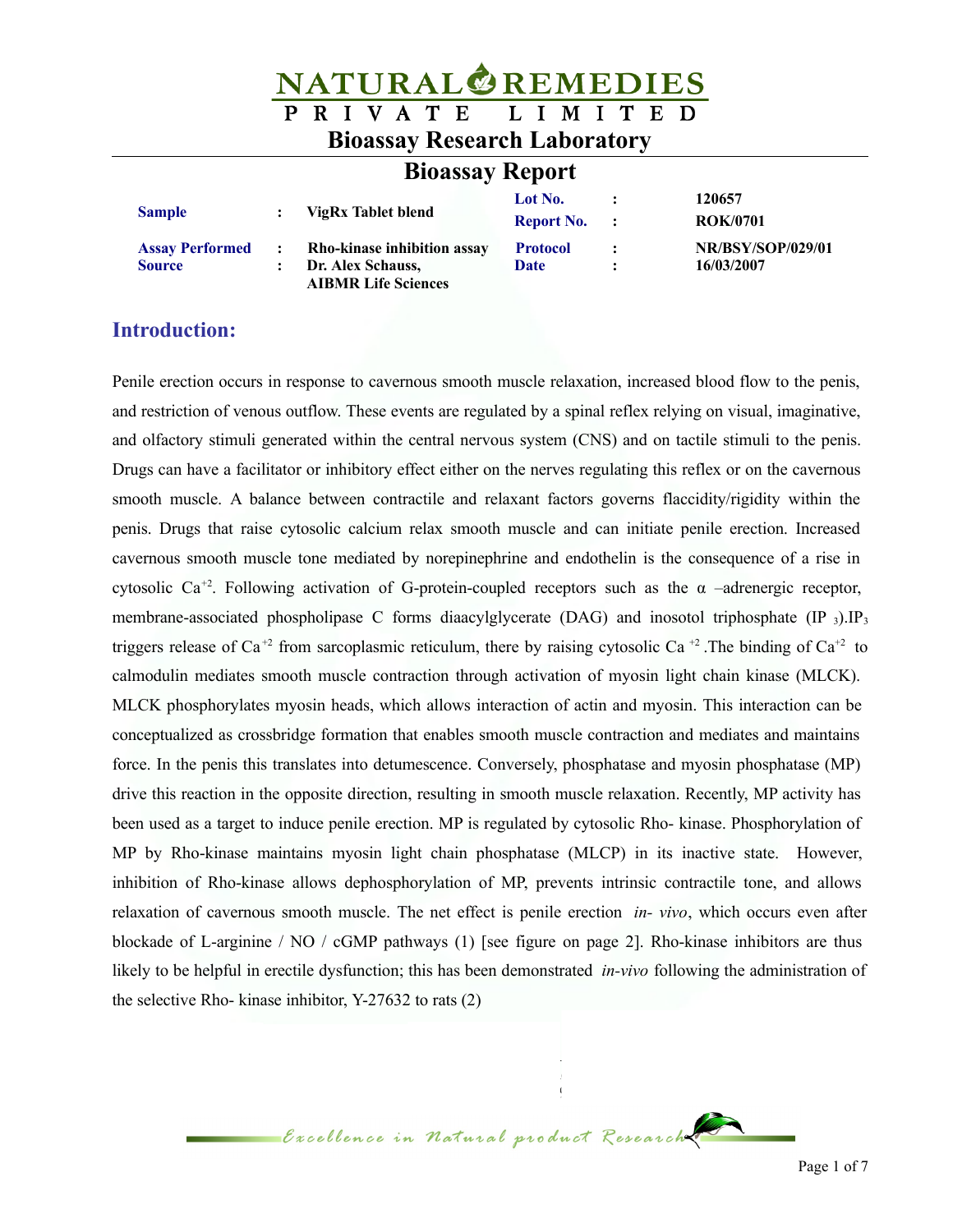

**Biochemistry of myosin, the Rho-kinase pathway, and maintenance of tone:** Myosin light-chain kinase (MLCK), acting through Ca<sup>+2</sup> and calmodulin (Ca<sub>4</sub>CaM), is responsible for phosphorylation of myosin. Phosphorylated myosin interacts with actin to increase smooth muscle tone. This maintains the penis in a detumescent state. Conversely, myosin phosphatase (MP) dephosphorylates myosin to reduce tone. Rho-kinase, in combination with ATP, prevents phosphorylation of MP, thereby maintaining the latter molecule in the inactive state. Thus, constant tone is maintained even in the absence of NE. This may explain how the penis is kept in the detumescent state. Rho-kinase inhibitors *invivo* and *in- vitro* relax cavernous smooth muscle, raise intracavernous pressure, and trigger penile erection. A variety of signal transduction pathways (shown) are responsible for maintaining a constitutive increase in Rho-kinase. Gq, Gprotein; PLC, phospholipase C; PiP<sub>2</sub>, inositol biphosphate; DAG, diacyl glycerate; SR, sarcoplasmic reticulum; PKC, protein kinase C; GEF, guanine nucleotide exchange factor; Aa, arachadonic acid; RLC, regulatory light chain; GDP, guanidine diphosphate; Y-27632, selective inhibitor of Rho-kinase, NE- Norepinephrine. Reproduced from Steers WD [(2002) 'Pharmacological treatment of Erectile dysfunction' *Reviews in Urology* 4 (3) S17-S25].

#### **Principle of the assay:**

Plates are pre-coated with a substrate corresponding to recombinant the C terminus of MBS (myosin –binding subunit of Myosin phosphatase), which contains a threonine residue that may be phosphorylated by DMPK family members, including Rho-kinase, MRCK (Mytonic Dystrophy kinase-related Cdc42-binding kinase) and DMPK (Mytonic Dystrophy Protein kinase).The detector antibody is AF20,an antibody that specifically

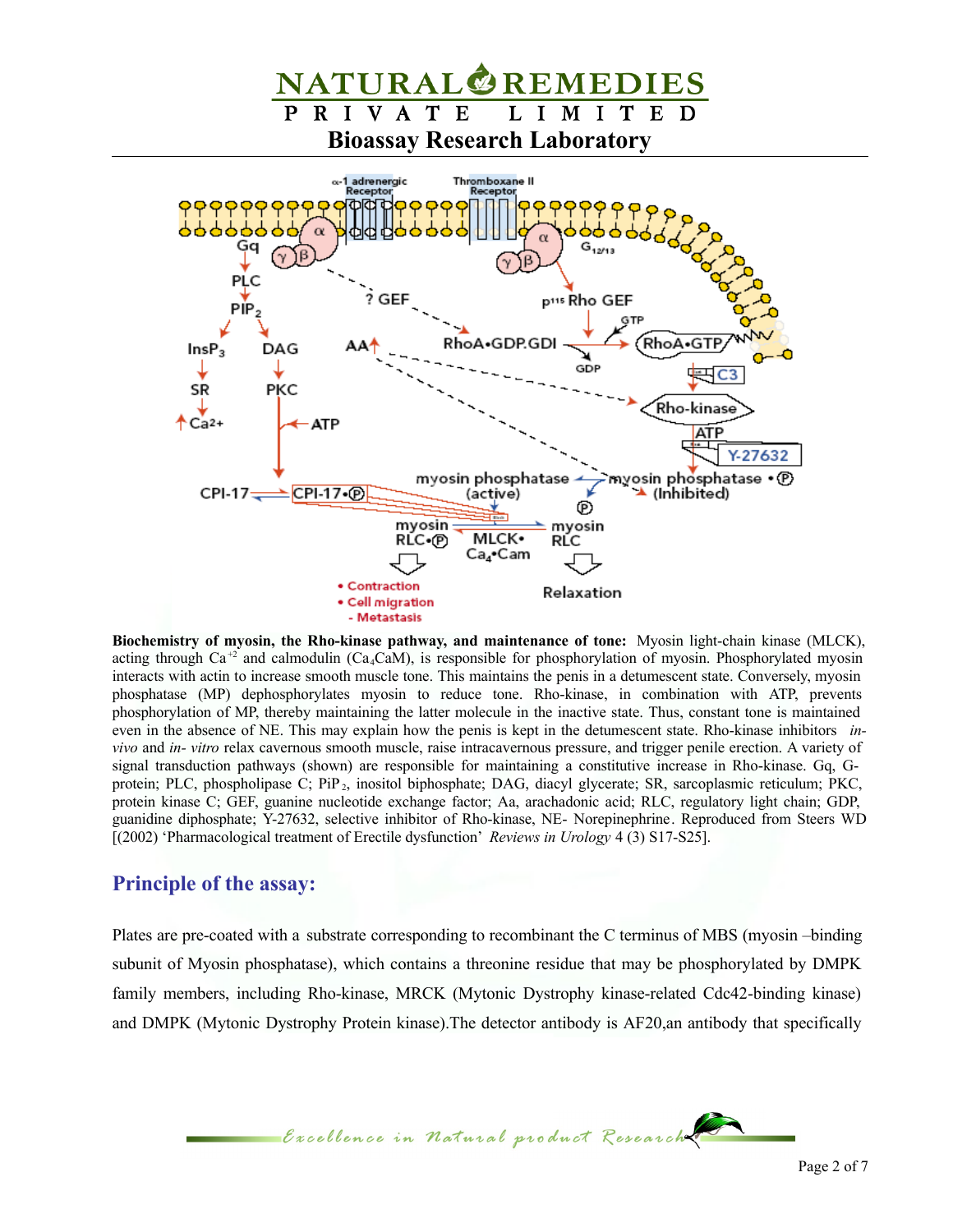# NATURAL<sup>O</sup>REMEDIES **Bioassay Research Laboratory**

detects only the phosphorylated form of threonine-697 on MBS. The amount of phosphorylated substrate is measured by binding it with a horseradish peroxide conjugate of AF20, a anti-phospho-MBS threonine 696 specific antibody, which then catalyses the conversion of the chromogenic substrate tetra methyl-benzidine (TMB) from a colorless solution to a blue solution (or yellow after addition of stopping solution). The color is quantified by spectrophotometry and reflects the relative amount of Rho-kinase activity.

# **Reagents / chemicals used:**

- 1. Reagents are prepared as per Rho-kinase assay kit Cat. no. CY-1160, lot no. 08F06A, Cyclex Co. Ltd., Japan, stored at 4°C.
	- a. Microplate-wells coated with recombinant MBS C terminus(758-1032 a.a),
	- b. 10X wash buffer
	- c. Kinase buffer
	- d. 20X ATP
	- e. HRP conjugated Detection antibody
	- f. Substrate solution
	- g. Stop solution
- 2. Rho -kinase II (cat. no. CY-E 1160-1, lot no. 11D05, Cyclex Co.Ltd, Japan, store at -70°C).
- 3. Rho-kinase specific inhibitor Y-27632 (cat. no. 688001, lot no.B40256 Calbiochem, Germany, store

at  $-20^{\circ}$ C)

4. Ultra pure water (cat. no. 400000, lot no. 166329-30 Cayman Chemicals Company, USA)

**Sample preparation:** 2000mg of the VigRx Tablet blend was sonicated for 8minutes in 20ml of methanol and made up the volume to 100ml with ultra-pure water, filtered  $\&$  the filtrate was used for the assay. 22.5% was soluble (450 mg was soluble out of 2000mg).

### **Procedure:**

The assay is carried out as per the protocol of Rho-kinase Assay Kit (catalog no. CY-1160) from Cyclex Co. Ltd., Japan.

Excellence in Natural product Research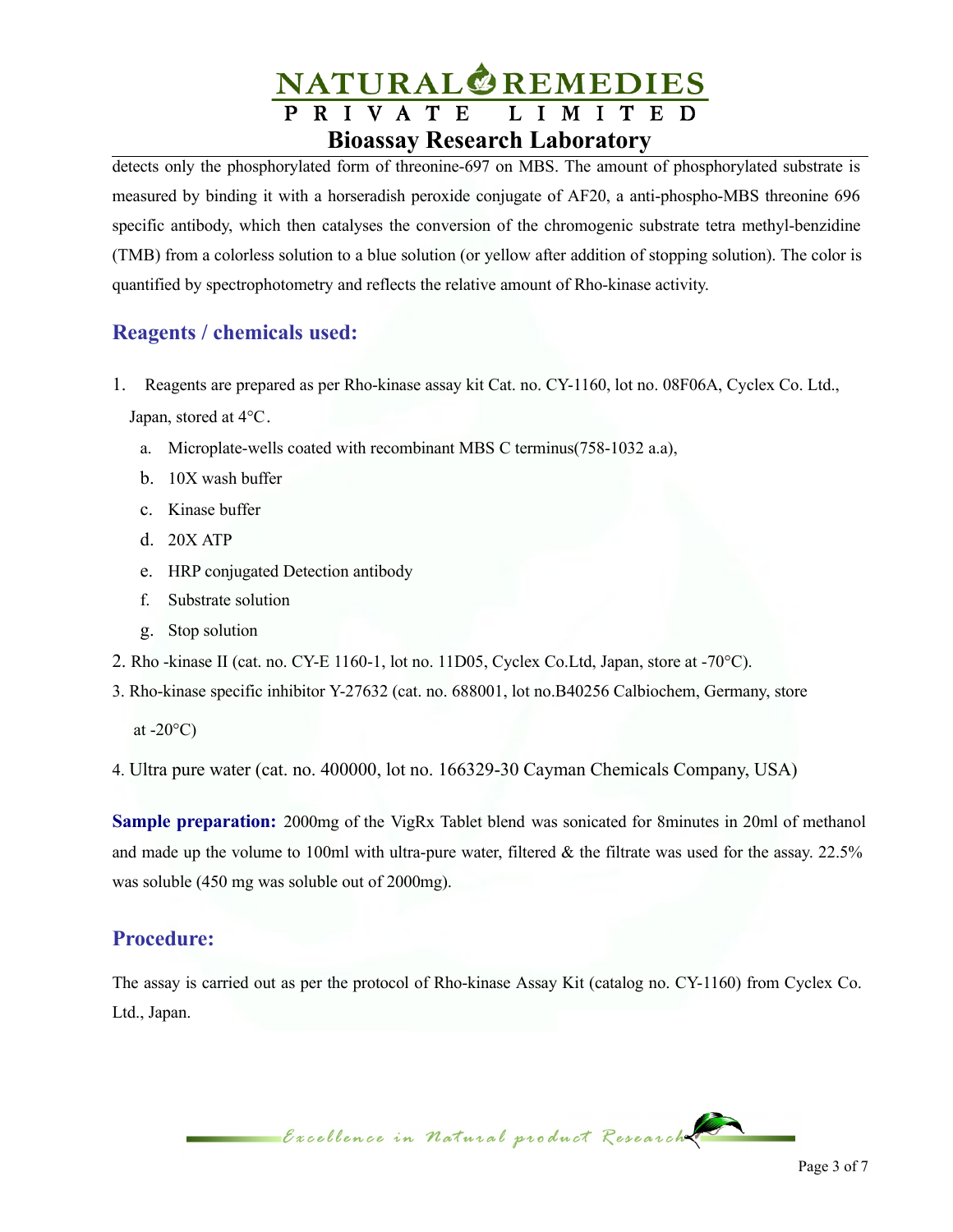

Briefly, A total reaction mixture of 100 µl in kinase reaction buffer contained varying concentrations of sample / positive control, 10munits of Rho-kinase II enzyme and 100 µM of ATP were incubated at 30°C for 30 minutes in substrate coated plate supplied along with the kit. Following incubation, the degree of substrate phosphorylation was determined using the standard ELISA protocol provided with the kit.

A control reaction was carried out without the test sample. The % inhibition was calculated as follows:

 $\%$  inhibition =  $\qquad \qquad \longrightarrow \qquad \qquad \qquad \text{X 100}$ 

Absorbance (control)

Absorbance (control) – Absorbance (test)

 $IC_{50}$  was calculated using log-probit analysis.

## **Results:**

 $\rightarrow$  Refer table 01 for IC<sub>50</sub> data.

#### **Table 01: IC<sup>50</sup> data of the tested sample in Rho-kinase II inhibition assay**

| <b>Tested material</b>        | Concentration<br>tested | $%$ inhibition<br>$(n=2)$ | $IC_{50}$ µg/ml<br>(95% confidence |  |
|-------------------------------|-------------------------|---------------------------|------------------------------------|--|
|                               | $\mu$ g/ml              |                           | intervals)                         |  |
|                               | 0.0032                  | $0.0\,$                   |                                    |  |
| Rho-kinase specific inhibitor | 0.032                   | 40.54                     | 0.199                              |  |
| $(Y-27632)$                   | 0.32                    | 56.13                     | $(0.13 - 0.31)$                    |  |
|                               | 3.2                     | 78.23                     |                                    |  |
|                               | 125                     | 11.54                     |                                    |  |
|                               | 250                     | 16.26                     | 965.12                             |  |
| VigRx Tablet blend*           | 500                     | 28.61                     | $(796.12 - 1217.39)$               |  |
|                               | 1000                    | 54.41                     |                                    |  |
|                               | 2000                    | 68.88                     |                                    |  |

\* **Percent yield-** 2000mg of sample was sonicated for 8minutes in 20ml of methanol, the volume was made up to 100ml with ultra-pure water and filtered. The residue was evaporated to dryness to determine the undissolved solids (1550mg was the undissolved solids, *i.e* 77.5%). For calculation purposes the stock solution (2000mg/100ml) was assumed to be 100% soluble.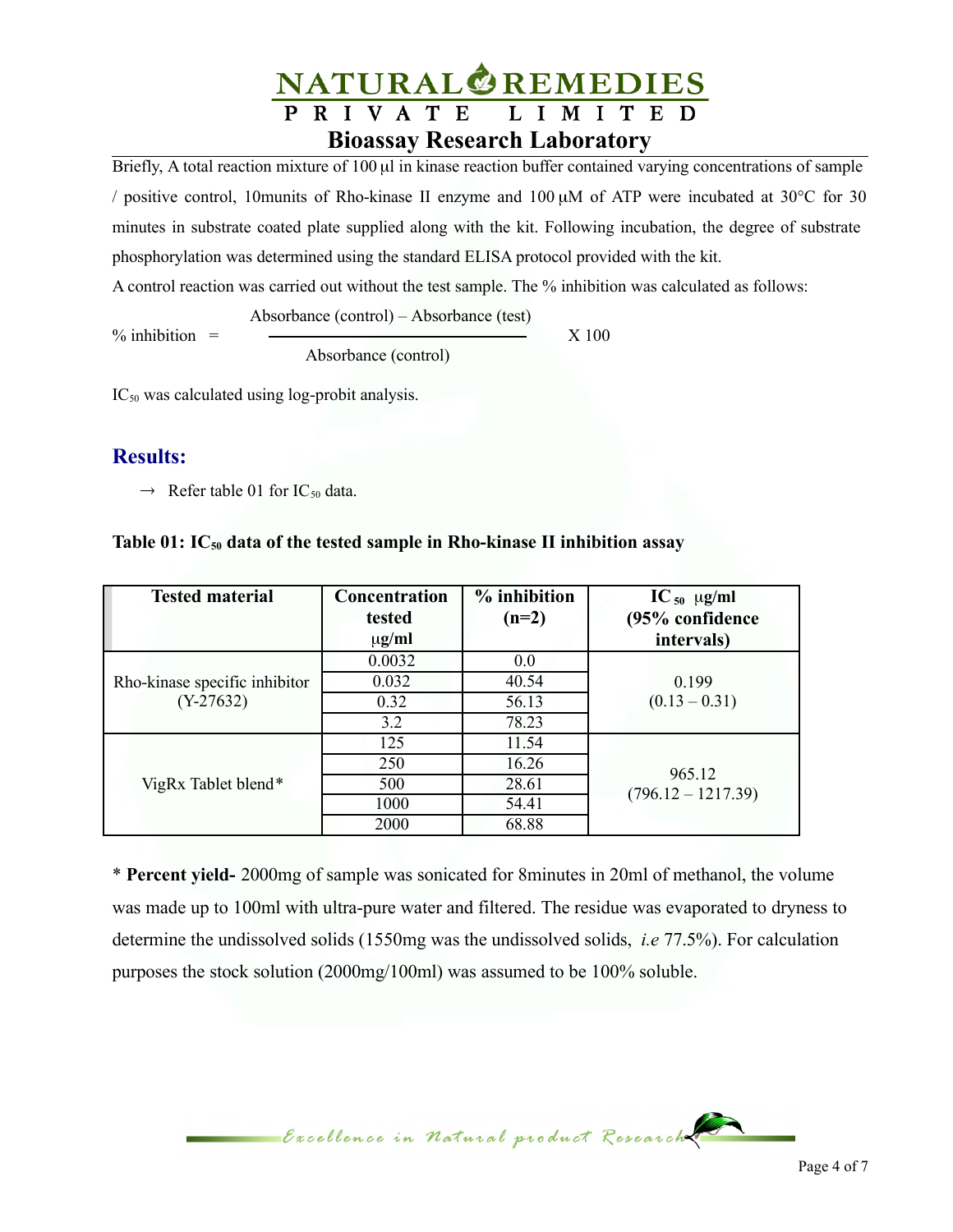

**Fig. 01 Effect of VigRx Tablet blend on Rho-kinase II activity**



**Fig. 02 Effect of Y-27632 on Rho-kinase II activity**



Excellence in Natural product Research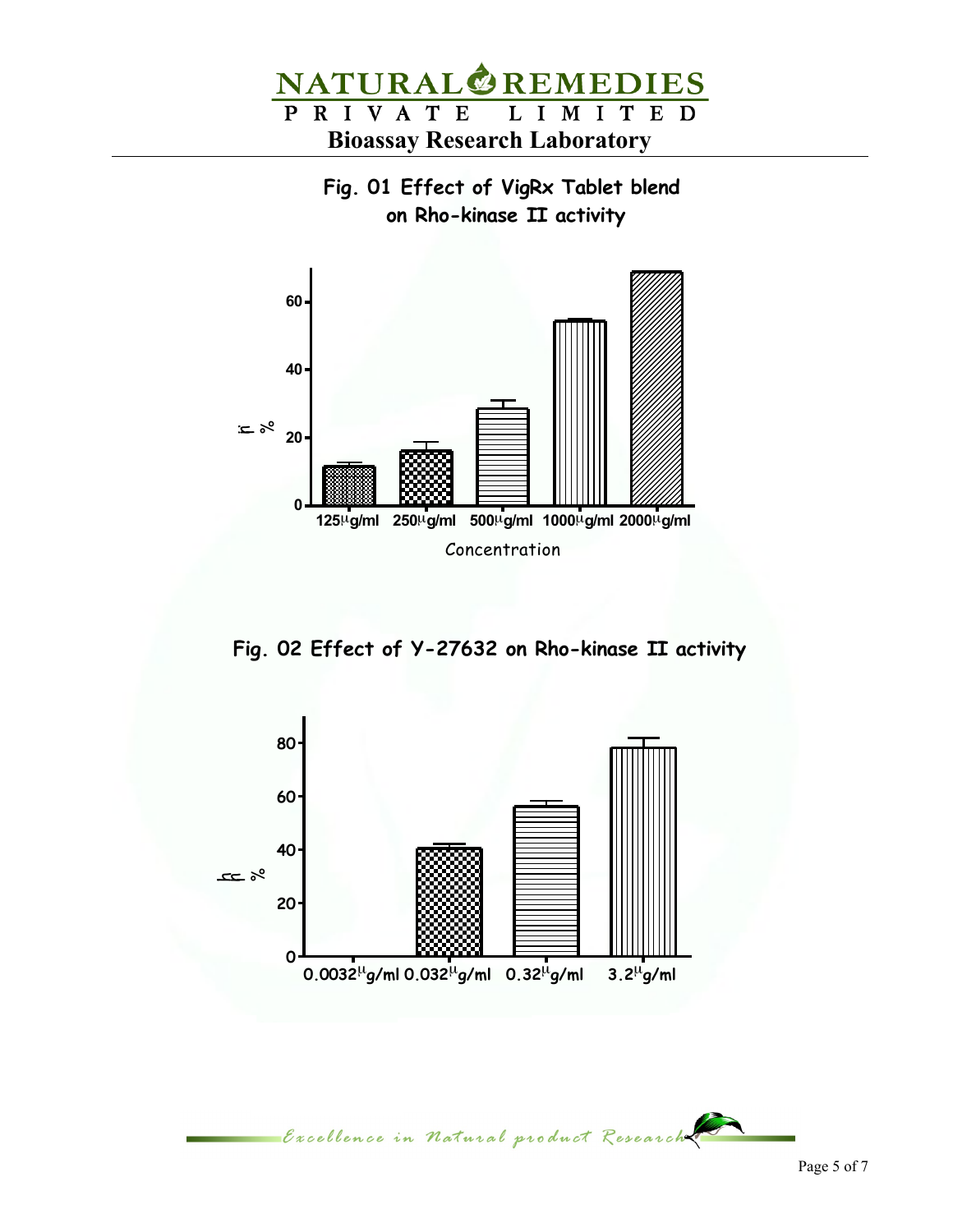# **NATURAL REMEDIES**<br>PRIVATE LIMITED **Bioassay Research Laboratory**

## **References:**

- 1] Steers WD, (2002) Pharmacologic treatment of ED. *Reviews in urology* 4(3): S17-S25.
- 2] Rajasekaran M, White S, Baquir A and Wilkes N (2005) Rho-kinase inhibition improves erectile function in aging male Brown-Norway rats. *J.Androl* 26(2):182-8.

#### **Disclaimer:**

- 1. The results listed above pertain only to the tested samples and applicable parameters 2. Samples will be disposed after one month from the date of issue of test report unless otherwise specified.
- 3. The figure on page 2 is reproduced without permission from the journal 'Reviews in Urology'. If you intend to reproduce the same for publication, please seek the necessary permission from the publisher (Contact: Diane Gern, E-mail: [dgern@medreviews.com\)](mailto:dgern@medreviews.com)
- 4. This report is not to be reproduced either wholly or in part and cannot be used as an evidence in the court of law and should not be used in any advertising media without prior written permission.

Minaketi Das.

Minakshi Das Padmaja R

Padreja

**Analyst Authorized Signatory**

Creellence in Natural product Research